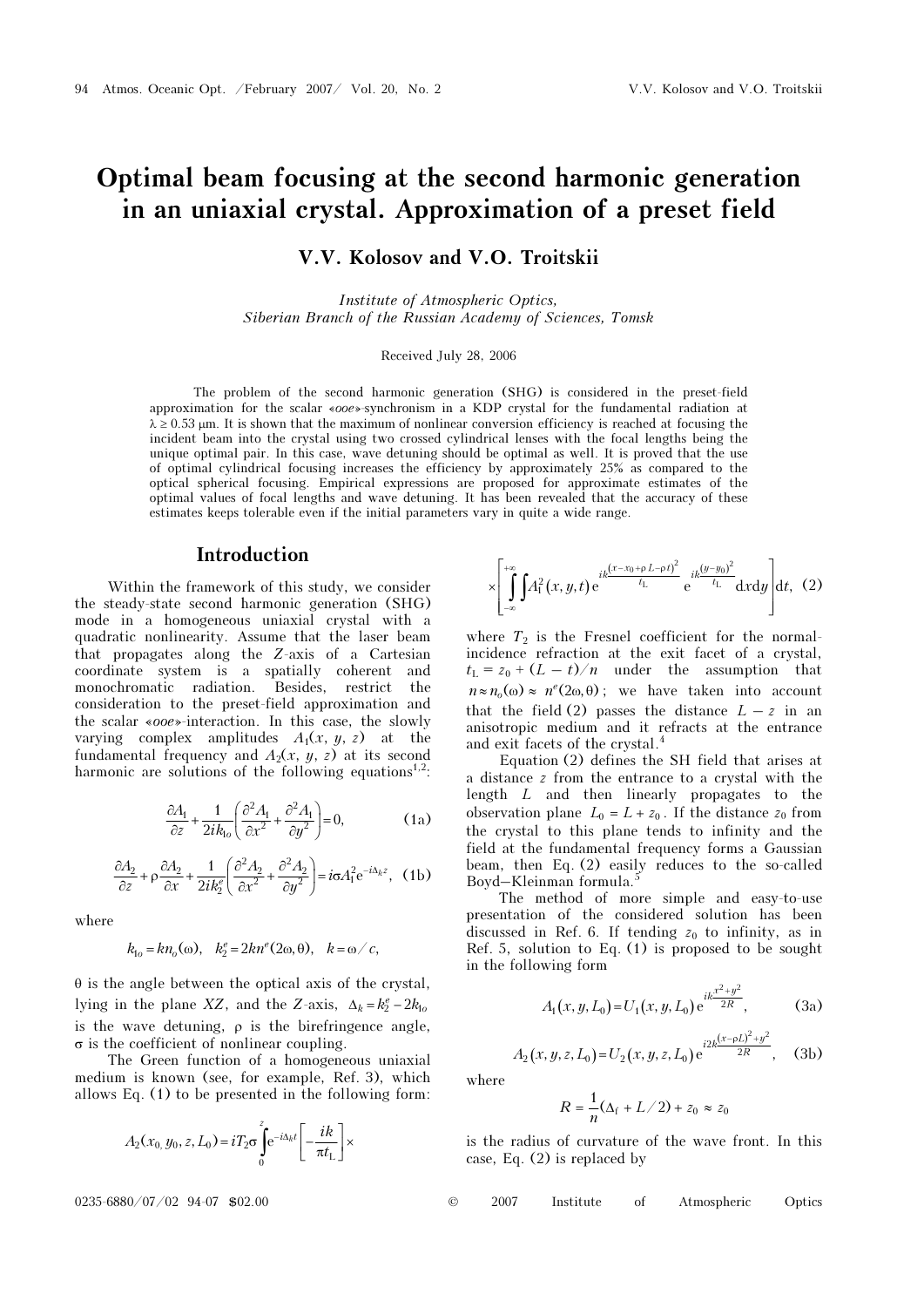$$
U_{2}(x_{0}, y_{0}, z, L_{0}) = i\sigma \left(\frac{ik}{T_{2}\pi z_{0}}\right)_{0}^{z} e^{-iQ_{0}t} \times
$$

$$
\times \left[\int_{-\infty}^{+\infty} e^{-ikV_{t}(x^{2}+y^{2})} U_{1}(x_{0}-x, y_{0}-y, L_{0}) \times
$$

$$
\times U_{1}(x_{0}+x, y_{0}+y, L_{0}) dx dy \right] dt = i\sigma z \left(\frac{ik}{T_{2}\pi z_{0}}\right) e^{-iQ_{0}z/2} \times
$$

$$
\times \int_{-\infty}^{+\infty} e^{-ikV_{2}(x^{2}+y^{2})} U_{1}(x_{0}-x, y_{0}-y, L_{0}) \times
$$

$$
\times U_{1}(x_{0}+x, y_{0}+y, L_{0}) \operatorname{sinc}\left(\frac{Qz}{2}\right) dx dy, \qquad (4)
$$

where

$$
Q_0 = \Delta_k - 2k \frac{x_0 \rho}{z_0}; \quad V_t = (\Delta_f - L/2 + t)/nz_0^2,
$$
  

$$
V_z = (\Delta_f - L/2 + z/2)/nz_0^2; \quad \text{sinc}(x) = \sin(x)/x,
$$
  

$$
Q = Q_0 + k(x^2 + y^2)/nz_0^2,
$$

 $\Delta_f$  is the distance between the waist plane and the crystal center  $(\Delta_f > 0$  if the beam is focused before the crystal center. In the given case we don't go beyond the variant that  $|\Delta_f| \leq L/2$ , which is most interesting in practice).

The main advantage of this result, against that given by Eq. (2), is that for its use the solution (1à), [i.e., the form of Eq. (3a)], has to be known only in the  $L_0$ -plane but not in all the crystal volume, as in the case with Eq. (2). This is not very important for Gaussian fields, while in the case of beams with more complicated amplitude forms the transition to Eq. (4) allows one to obtain the analytical result in simpler quadratures and correspondingly to shorten the time for its numerical computation.

In contrast to Eq.  $(2)$ , Eq.  $(4)$  is obviously an approximate solution of Eq.  $(1)$ . Therefore, finding the limits of its applicability is the first goal of this study. The second goal is to formulate the conditions providing maximum efficiency of the SHG process. All computations will be conducted for the KDP crystal described in Ref. 7. In this study, we restrict ourselves to the spectral range from 0.530 to 1.06 μm where the optimization problem of a nonlinear process is most easily solvable. The peculiarities of the SHG at angles of synchronism close to 90° (fundamental radiation wavelength close to 0.5174433… μm) will be considered in a different paper.

Assume that the laser radiation is focused to a nonlinear crystal by two crossed cylindrical lenses  $L_x$ and  $L_y$ . The  $L_x$  lens (focal length  $f_x$ ) focuses the beam in the principle optical plane (XZ coordinate plane), while the  $L_y$  lens (focal length  $f_y$ ) in the plane YZ. From Eq. (3a) it follows that in the most general case, the amplitude  $U_1(x, y, L_0)$  can be presented, accurate to a constant phase shift, by the following approximation<sup>6</sup>:

$$
U_1(x, y, L_0) = A_0 \exp\left[-\left(\frac{x^2}{a_x^2}\right)^{m_x}\right] \exp\left[-\left(\frac{y^2}{a_y^2}\right)^{m_y}\right], \quad (5)
$$

where  $A_0 = \sqrt{8\pi P/cI}$ , P is the laser radiation power measured in the plane  $L_0$ ;

$$
I(L_0) = \int_{-\infty}^{+\infty} (U_1(x,y,L_0)/A_0)^2 dx dy.
$$

For all the following computations the power  $P = 1$  kW. If  $f_x = f_y$   $(a_x = a_y)$  then the focusing is considered as spherical. In the general case  $(f_x \neq f_y)$ , lenses  $L_x$  and  $L_y$  are to be shifted along the Z-axis so that their waists are in the same plane. It is for this reason that the radii of curvature of the wave front, in Eq. (3), turn out to be coincident in the planes XZ and YZ. It is assumed that  $m_x$  and  $m_y$  can take arbitrary positive values. However, one should keep in mind that simultaneous increase of both the coefficients  $m_x$  and  $m_y$  and the focal lengths  $f_x$  and  $f_y$ can result in an essential deviation of the approximation (5) from the exact representation of the field amplitude at the fundamental frequency. In case of such a situation, one should still use Eq. (3a) (Eq. (4) remains valid) and replace Eq. (5) by the exact solution (1a) in the observation plane  $L_0$ . This will not add any difficulty more, but the amplitude  $U_1(x, y, L_0)$  in this case can of course be set only numerically.

The cylindrical laser radiation focusing to a nonlinear unaxial crystal (i.e., the conditions when the beam divergences in two mutually orthogonal planes differ essentially) has been successfully used for a long time. The most popular arrangement of cylindrical and combined focusing systems can be found in Ref. 1, as well as the detailed bibliography on this problem. Nevertheless, in these investigations (mostly experimental) we have found no recommendations on which focusing system is to be used to provide maximum SHG efficiency of a laser radiation with arbitrary specified parameters. Development of a technique for easy-to-make estimates of this type is the principal result of the research presented in this paper. The general theoretical aspects of the technique have been considered in Ref. 6, while the practical recommendations formulated following Ref. 6 are given in this paper.

To check the solution (4), consider the following task. Assume that the SHG is realized in a crystal with the length  $L = 4$  cm. The laser beam has the wavelength  $\lambda = 0.5782 \mu m$  (one of the copper vapor lasing lines). Its amplitude distribution in the observation plane  $L_0 = L + z_0$  is characterized by the coefficients  $m_x = 4$  and  $m_y = 3$ . The radius  $a_0$  of a laser beam incident on the focusing system taken to be equal to 1 cm. The laser radiation is focused to a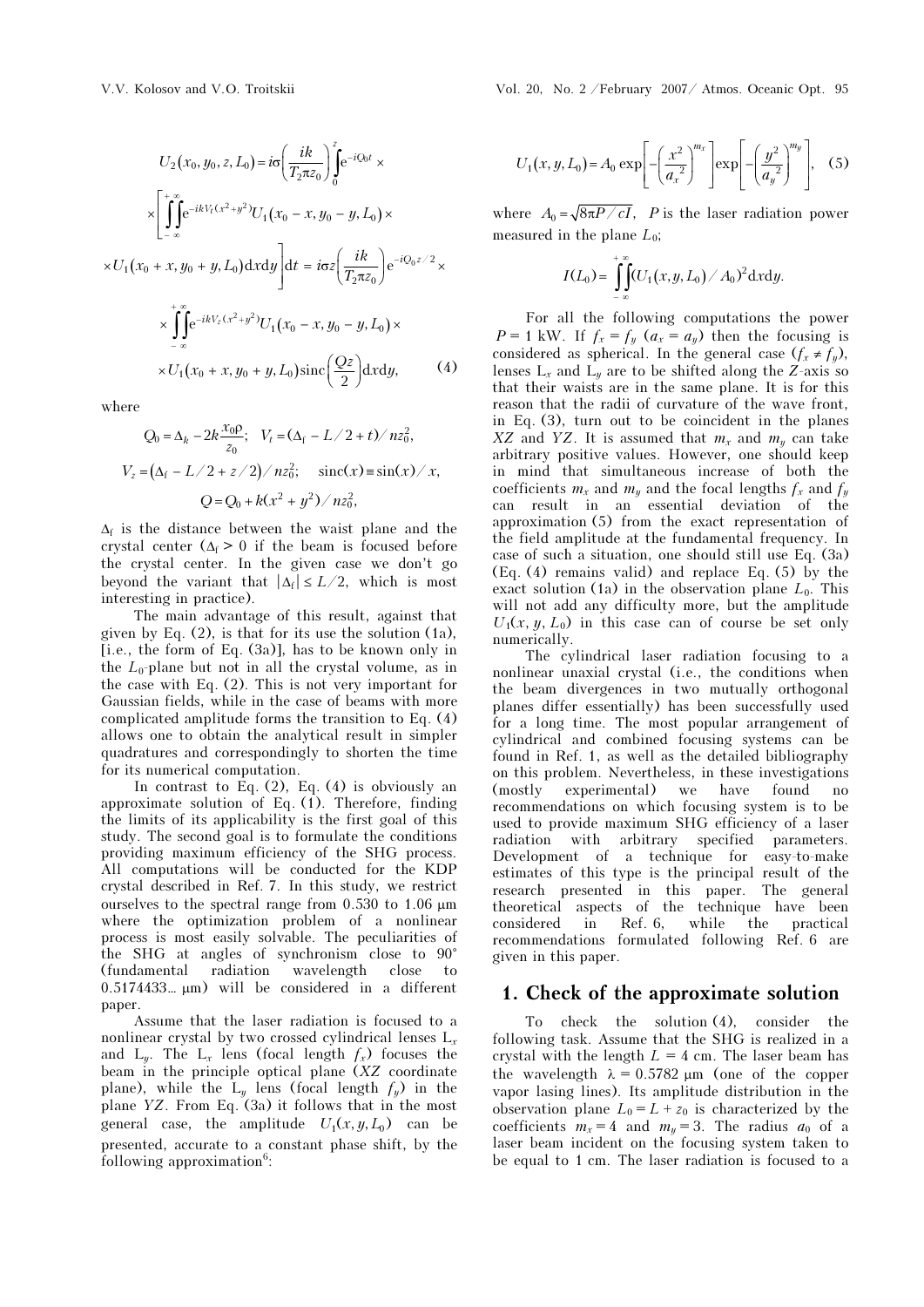nonlinear crystal by use of two crossed cylindrical lenses with the focal lengths  $f_x = 460$  cm and  $f_y = 150$  cm,  $\Delta_f$  is chosen to be equal to 1.99 cm. The crystal is assumed to be oriented so that the wave detuning  $\Delta_k = 3.98$  cm<sup>-1</sup>.



Fig. 1. Normalized SH amplitude as a function of the coordinate  $x_0$  ( $y_0 = 0$ ) of the observation point. The distance  $z_0$  from the crystal to the observation point is 20 (*a*), 100 (b), and 100 000 cm (c); curves  $\ell$  present the exact solutions, curves 2 the approximate ones.

The above task has been solved by two different methods, namely by the method of direct integration of Eq. (1) using the method of splitting physical factors and applying fast Fourier transform $8,9$  (exact

solution) and with the use of Eq. (4) (approximate solution). The calculated results are shown in Fig. 1 as SH amplitude dependences on the coordinate  $x_0$  $(y_0 = 0)$  of a point of observations in the plane  $L_0$ (curve 1 corresponds to the exact solution and curve 2 – to the approximate one). The value  $U_2(x_0, y_0, z, L_0)$  was normalized to the amplitude  $A_{00}$ of the fundamental radiation at the entrance of the focusing system. The computations have been performed for  $z_0 = 10$ , 200, and 100000 cm.

From the results shown, it follows that the approximate solution (4) steadily tends to the exact one while the observation plane moves away from the exit crystal facet. In this case, the results of these two methods become indistinguishable (for chosen  $m_x$ ,  $m_y$  and  $f_x$ ,  $f_y$ ) beginning from  $z_0 \approx 10^5$  cm. Taking this into account, all calculations that follow were made using  $z_0 = 10^5$  cm assuming that possible errors can be neglected.

## 2. Optimizing the SHG process

Let us formulate rigorous statement of the problem in the following way. Consider the parameters of a laser radiation  $(\lambda, P, m_x, m_y, a_0)$  and of a nonlinear crystal  $(L, n(\lambda, \theta), \sigma(\lambda, \theta))$  to be known a priori. The aim of our study is to find such values of

$$
\Delta_f = \Delta_{\text{fop}}, \ \Delta_k = \Delta_{\text{kop}}, \ f_x = f_{\text{xop}}, \ \text{and} \ f_y = f_{\text{yop}},
$$

at which efficiency of SHG reaches its maximum. Ideally, the result should be both explicit dependences among the optimized parameters and their dependences on all the initial parameters.

Different researchers have studied various special cases of the general problem stated. In our opinion, the most complete but not comprehensive are the results presented in Ref. 5, where the SHG was optimized at the spherical focusing of a Gaussian beam into an uniaxial crystal. The principal, for practical purposes, result is formulated as follows. The maximum of SHG efficiency is achieved at the so-called 90°-synchronism ( $\rho = 0$ ) if the following conditions are fulfilled:

$$
\Delta_{\text{top}} = 0;
$$
\n $\frac{\Delta_{\text{kop}}L}{2} = -1.6;$ \n $\xi_{\text{op}} = \frac{kL}{4n} \left( \frac{a_0}{f_{\text{op}}} \right)^2 = 2.84.$ \n(6)

In this paper, we describe the results of the study, which is somewhat similar to those in Ref. 5, but for a more general problem. In general, a laser beam may not be Gaussian and a focusing system may consist of two cylindrical lenses. Besides, we restrict ourselves to the case when the angles  $\theta_c$  of synchronous interaction are essentially less than 90° (fundamental radiation wavelength is longer than 0.53 μm). Though the problem, characterized by these three features, is of certain practical interest, its detailed optimization [i.e., derivation of the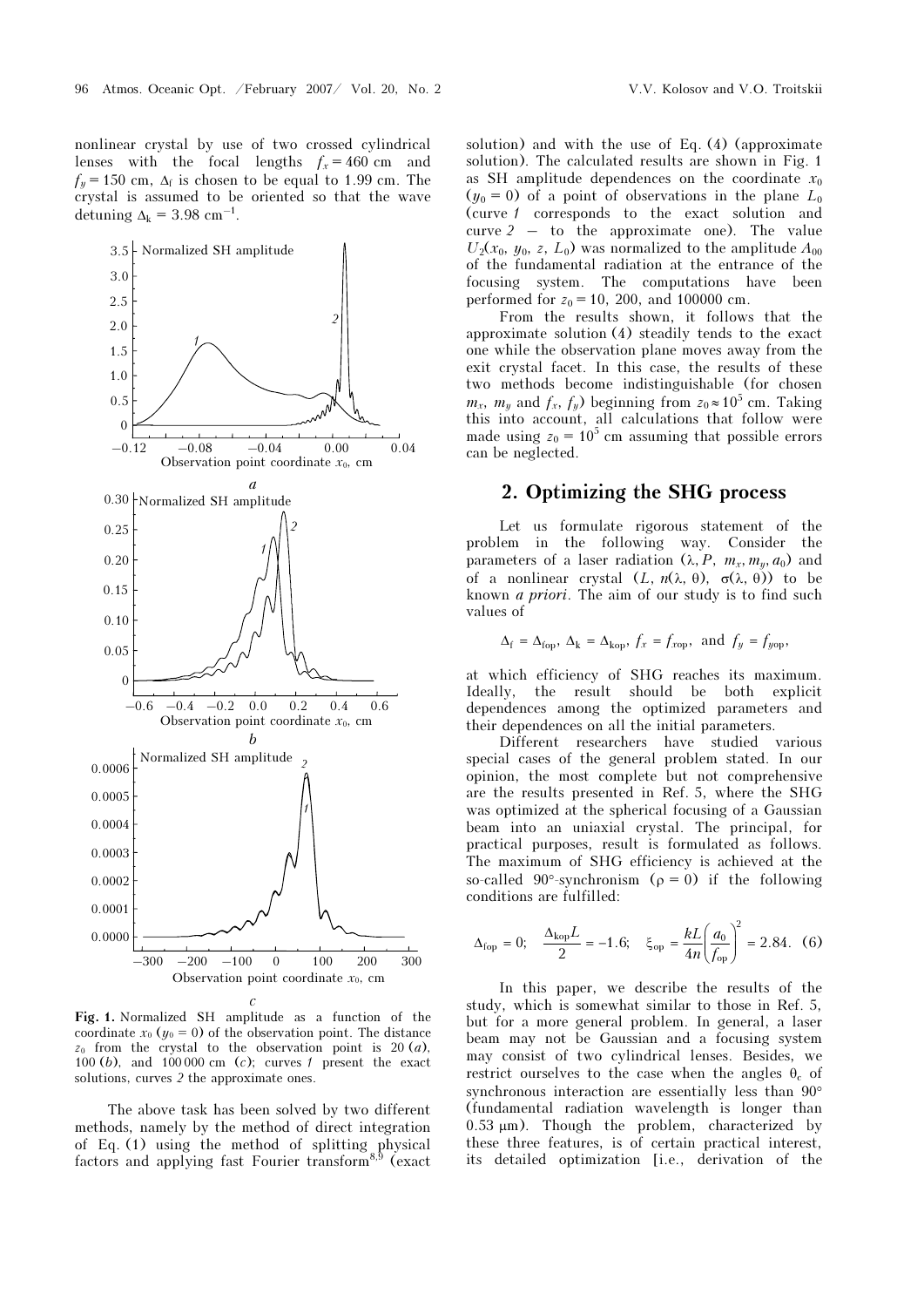equations similar to Eqs. (6)] has not been carried out, as far as we know.

In the course of the numerical experiments, we have concluded that optimal values of the parameters of our interest for the above-mentioned general case can be sought with a reasonable accuracy using the following empirical relationships:

$$
\Delta_{\text{fop}} = 0,\tag{7a}
$$

$$
L\Delta_{\text{kop}}/2 = -1.5. \tag{7b}
$$

Optimal focal lengths are determined in the following way:

$$
\xi(f_j) = \frac{kL}{4n} \left(\frac{a_0}{f_j}\right)^2.
$$

1. Spherical focusing  $(f_x = f_y \equiv f_c)$ :

$$
\xi_{\rm cop} \approx 1.44. \tag{7c}
$$

2. Focusing by two crossed cylindrical lenses:

$$
\xi_{xop} \approx 0.4, \ \xi_{yop} \approx 3.2. \tag{7d}
$$

The beam focusing by one cylindrical lens is of less interest and we do not consider it in this paper.

Below we shall try to prove the validity of the expressions proposed by varying the initial parameters within quite a wide range. For this, compare the SHG efficiency calculated at accurate optimization of the process and with the use of approximate Eqs. (7).

Note, first, that validity of the Eq. (7a) follows from Eq. (4). Indeed, the increase of the modulus of  $\Delta_f$  increases oscillations of the integrand and, hence, results in a decrease of both the SH amplitude at every observation point  $(x_0, y_0)$  and the efficiency of nonlinear conversion. This fact is known quite well (see, e.g., Refs. 1 and 5), so hereinafter we set  $\Delta_f = 0$ .

 Figure 2 shows the dependences of the efficiency of nonlinear conversion  $\eta$  on the wave detuning  $\Delta_k$ for three values of the length L of a nonlinear crystal. The beam ( $\lambda = 0.5782 \text{ }\mu\text{m}$ ) with  $m_x = 4$  and  $m_y = 3$  was focused to the crystal by two crossed cylindrical lenses. The solid lines show the exact solutions (optimization by two parameters  $f_x$  and  $f_y$ ) while the dotted lines show the approximate ones obtained with the use of Eq. (7d).

It follows from the results presented that, first, the positions of the efficiency maxima are quite well defined by Eq. (7b) and, second, in the case of near optimal wave detuning the use of Eq. (7d) does not result in any essential errors. Finally, note one interesting feature. Though the value of the optimal wave detuning is essentially large (the shorter the crystal length the larger the value), a practical gain of such optimization (in comparison with the case of precise fulfillment of the synchronism condition) is minimum being on the order of 1%. Hence, in the considered wavelength range of the fundamental radiation, the efficiency maxima can be estimated with the use of Eq. (7b) or setting  $\Delta_k = 0$ .



Fig. 2. The SHG efficiency  $(\eta)$  as a function of wave detuning. The crystal length equals to  $8(1)$ ,  $6(2)$ , and 4 cm (3). Solid lines show the exact solutions while the dotted lines present the approximate ones.

Figure 3 demonstrates the use of Eqs. (7) at varying parameters  $m_x$  and  $m_y$ . Here the functions η( $m_x$ ,  $m_y$  = 1) and η( $m_x$  = 1,  $m_y$ ) are shown for the radiation with the wavelength 0.5782 μm focused to a 4-cm long crystal with a spherical lens.



Fig. 3. SHG efficiency  $\eta$  as a function of  $m_x$  and  $m_y$  at spherical focusing:  $\eta(m_x, m_y = 1)$  (curves I) and  $\eta(m_x, m_y = 1)$  (curves I)  $n(m_x = 1, m_y)$  (curves II). Curves 1 show the optimization over  $\Delta_k$  and f, curves 2 – optimization over f [ $\Delta_k$  is calculated by Eq. (7b)], curves 3 present approximate solutions;  $\Delta_k$  and f are calculated by Eqs. (7).

As is seen from the comparison of curves  $\ell$  and 2, the use of approximate Eq. (7b) does not reduce the accuracy of calculations. Less successful is the approximation (7c) and it's quality deteriorates with the increase of  $m_x$  and  $m_y$ . But even in the least favorable cases the use of Eq. (7c) results in errors no larger than 1%, i.e., the accuracy of calculation remains quite acceptable.

The behavior of the efficiency of nonlinear conversion as a function of the coefficients  $m_x$  and  $m_y$ is also seen from Fig. 3. To check this up, we have repeated the above computations (the results are not presented here) by making use of direct integration of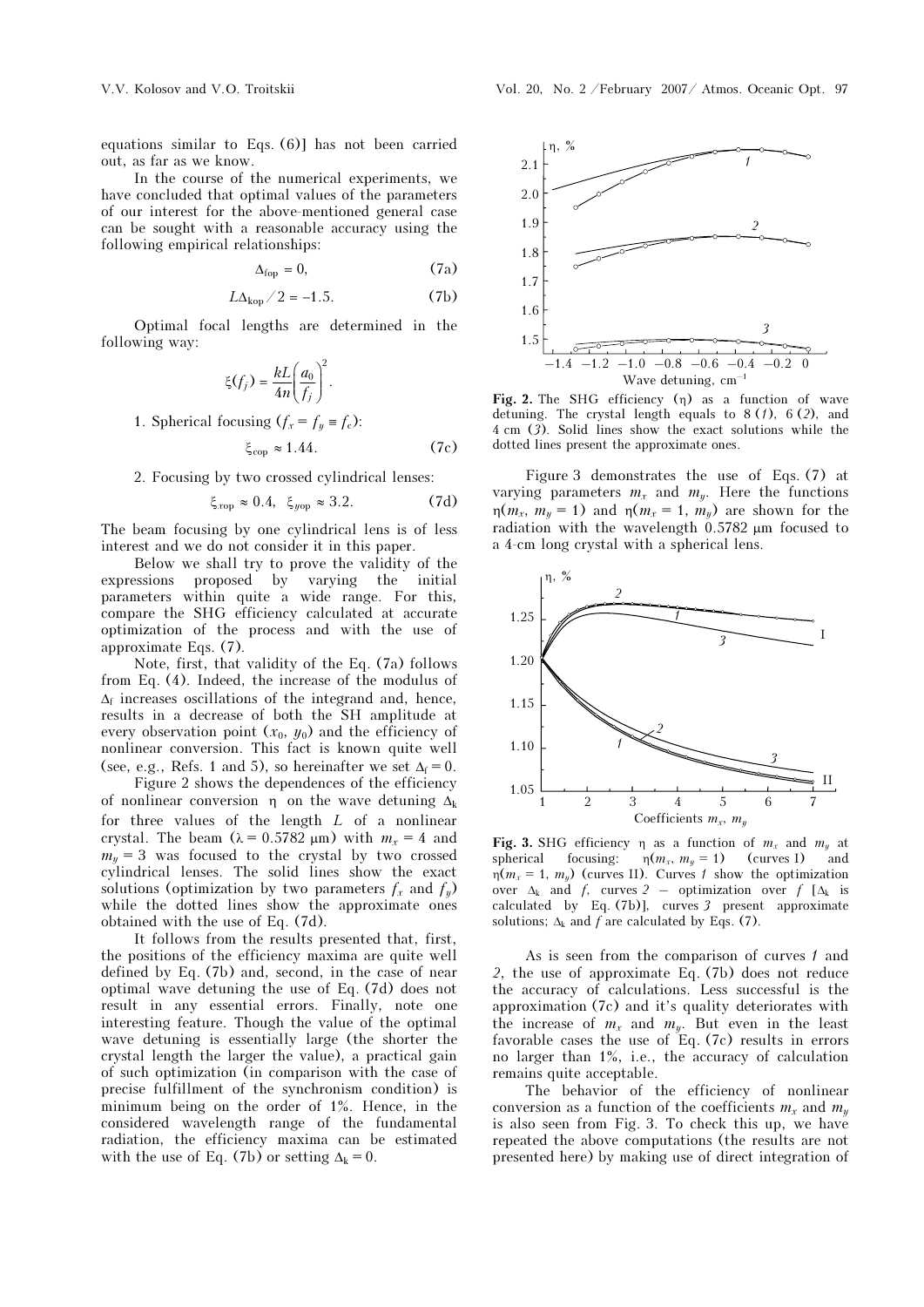equations (1) as was done in Sec. 1 of this paper. As expected, the results obtained by both methods are identical. Monotonic decrease of the efficiency with the increase of  $m_y$  can well be explained by the corresponding decrease of the amplitude of fundamental radiation in the waist plane. As to the efficiency increase with increasing  $m_x$  and, particularly, the presence of maximum at  $m_r \approx 3$ , this requires a separate study which is beyond the scope of this work.

Figure 4 shows the efficiency of nonlinear conversion η as a function of the fundamental radiation wavelength λ.



Fig. 4. The SHG efficiency η as a function of the fundamental radiation wavelength at optimal spherical focusing (curves  $1$  and  $2$ ) and optimal cylindrical focusing (3 and 4). Curves 1 and 3 present the exact solutions (solid lines), while curves 2 and 4 show the approximate ones obtained with the use of Eqs. (7) (circles).

Curves 1 and 2 present the case of a spherical beam focusing  $(m_x = 4, m_y = 3)$  to a nonlinear crystal of 4-cm length, while curves 3 and 4 the case with focusing the same beam using two cylindrical lenses. Curve 1 (solid line) is the result of SHG optimization over the parameters  $\Delta_k$  and  $f = f_x = f_y$ . Curve 3 (solid line) present the optimization over  $f_x$ and  $f_y$ . In so doing, the value  $\Delta_k$  has been chosen in accordance with Eq. (7b). Strictly speaking, the optimization in the last case is to be carried out over three parameters, i.e.,  $f_x$ ,  $f_y$ , and  $\Delta_k$ , however the correction to the result is minimum in this case while the computing time becomes unacceptably long. In the previous case (related to Fig. 3), we considered the spherical focusing but not cylindrical one for this same reason, i.e., to restrict ourselves to twoparameter optimization.

Perfect coincidence of the curves 1, 2 and 3, 4 allows one to conclude that the use of approximate optimal conditions (7b)–(7d) for the considered wavelength range of fundamental radiation does not introduce any significant error.

Besides, the results shown in Fig. 4 allow the conclusion to be drawn that focusing by two crossed cylindrical lenses provides better results than those at spherical focusing. For practical estimations, one can suppose the gain due to the cylindrical focusing to be independent of a fundamental radiation wavelength and is about 25%.

The above gain remains at the same level at different nonlinear interaction distances, which is demonstrated by the results shown in Fig. 5.



Fig. 5. The SHG efficiency η as a function of nonlinear crystal length. Curves  $\ell$  and 2 present the case with a Gaussian beam at optimal spherical and cylindrical focusing, respectively; curves  $3$  and  $4$  present the case with optimal cylindrical beam focusing at  $m_x = m_y = 3$  and  $m_x = m_y = 7$ . Solid lines show exact solutions and circles show the approximate ones.

The wavelength of fundamental radiation was chosen at 0.5782 μm. Calculations were carried out by two methods similar to the previous case (see comments to Fig. 4). Solid lines show the case of exact matching of optimal parameters, while circles show the results obtained using approximate conditions (7). Both methods give indistinguishable (at such variations of the efficiency) results thus demonstrating sufficiently high quality of approximations (7) once again.

The dependences of the nonlinear conversion efficiency on  $m_x$  and  $m_y$  are shown in Fig. 3. Now return to the question on the influence of the amplitude form on the SHG efficiency and show the result obtained at simultaneous increase of the parameters  $m_x$  and  $m_y$ . It follows from the comparison of curves 3 and 4 with the curve 2, that the conversion efficiencies of beams, less "fuzzy" in the cross sections, are a little bit lower.

The result of simultaneous, but not obligatory the same, increase of  $m_x$  and  $m_y$  can be quite precisely predicted if the coefficients

$$
c_x(m_x) = \eta(m_x, m_y = 1) / \eta(m_x = m_y = 1), \quad \text{(8a)}
$$

$$
c_y(m_y) = \eta(m_x = m_y = 1) / \eta(m_x = 1, m_y)
$$
 (8b)

are known. For example, the above coefficients can be easily found using the results from Fig. 3. In this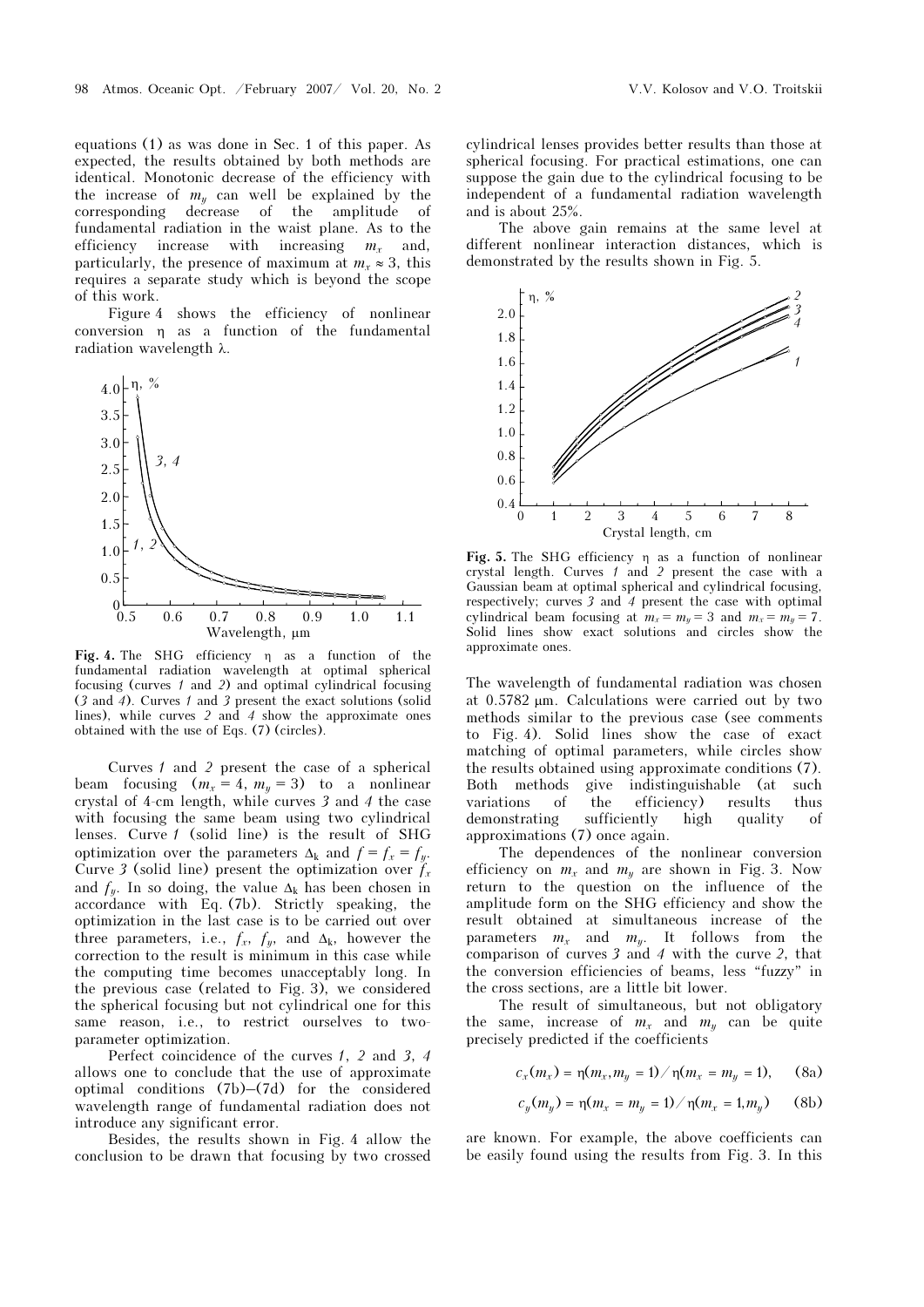case, according to our estimates, the following equation is fulfilled with good accuracy:

$$
\eta(m_x, m_y) = \eta(m_x = m_y = 1)c_x(m_x) / c_y(m_y). \quad (9)
$$

In other words, the mechanisms (which are unknown so far) determining the influence of the parameters  $m_x$  and  $m_y$  on the SHG efficiency turn out to be additive.

In addition to the significant increase of the efficiency, the change from spherical to cylindrical focusing provides for another one advantage. To comment this, let us turn to Fig. 6.



Fig. 6. The SHG efficiency η as a function of the focal length  $f: \eta(f_x = f_{xop}, f_y = f)$  (*1*),  $\eta(f_x = f, f_y = f_{yop})$  (2), and  $\eta(f_x = f_y = f)(3)$ .

The considered case is characterized by the following initial data:  $\lambda = 0.5782 \text{ }\mu\text{m}, \quad m_x = 4,$  $m_{\nu}$  = 3, and L = 4 cm. The first two curves show the case with cylindrical focusing, while the last one presents the case with spherical focusing. The variable f determines the focal length of the lens  $L<sub>w</sub>$ , in the first case; lens  $L_x$  in the second case, and the spherical lens in the third one. The focal lengths  $f_{\text{non}}$ and  $f_{yop}$  for curves 1 and 2 were chosen based on Eq.  $(7d)$ .

The above-mentioned advantage of the cylindrical focusing is a weak dependence of the efficiency on the focal length  $f_x$ , which follows from the view of the curve 2 at  $f > f_{\text{rop}}$ . This fact is of principal importance for the SHG of powerful laser radiation. In this case, the maximum efficiency of nonlinear conversion is to be limited by the strength of a nonlinear medium to high-power irradiation which is about 1  $\text{GW}/\text{cm}^2$  (critical power density) for the majority of known crystals.

In case of nanosecond (or shorter) laser pulses. optimal focusing (spherical or cylindrical) produces power densities commensurable or exceeding the above critical value in the waist plane (i.e., inside the crystal) even at a relatively low power. In this situation, to protect the crystal, it is necessary to avoid optimal focusing by increasing the focal lengths of the lenses used. In that case, use of spherical

focusing would noticeably decrease the nonlinear conversion efficiency (see curve 3 in Fig. 6). Similar result is obtained in the case of cylindrical focusing, if one decreases the power density and increases the focal length  $f_y$  (curve 1). Different situation is observed when focal length  $f_x$  increased. In this case, (see curve 2 in Fig. 6) the power density can be decreased by several times while the SHG efficiency keeps at the level practically indistinguishable from the maximum (optimum) value.

Such a property of the cylindrical focusing, useful for practical purposes, can be explained in the following way. On the one hand, the influence of diaphragm and angular aperture effects (see, e.g., Refs. 1, 2, and 5) decreases with the decrease of fundamental radiation divergence in the principal optical plane (in our case, in the coordinate plane XZ) thus resulting in an increase of the SH efficiency and power. On the other hand, the increase of the focal length  $f_x$  is accompanied by a decrease of the power density of the fundamental radiation and, hence, the proportional (at least in the preset-field approximation) decrease of the conversion efficiency. The behavior of curve 2 in Fig. 6 evidences that the influences of these "positive" and "negative" mechanisms, in the region  $f_x > f_{\text{rop}}$ , is almost completely compensated. In this paper, we restrict ourselves to this qualitative reasoning having in mind that there should be no difficulties in detailed qualitative analysis of mechanisms determining the dependence of the SHG efficiency on the parameters of a focusing system.

### Conclusion

Strictly speaking, the main result, i.e., solution (4) enabling us to study of the problems of our interest, does not introduce noticeable errors only when the efficiency of nonlinear conversion does not exceed 5%. This is caused by the fact that solution (4) has been obtained in the preset-field approximation. Nevertheless, we have a good reason to believe (strict demonstration is planned soon) that the optimal conditions (providing the maximum conversion efficiency), defined within the developed model, will change insignificantly even at an essential increase of the laser radiation power. However, in that case the value of the maximum efficiency can be estimated only with an error (overestimation is possible), which increases with the increase of the laser radiation power.

In this study, conditions optimal for SHG have been studied in a KDP crystal at the scalar «ooe»-type of synchronism. Unfortunately, at present, it is impossible to conclude about the applicability of the obtained results to other nonlinear processes, in other nonlinear crystals, and for other types of interactions. This question requires an additional study (following to the universal scheme proposed in this paper).

Here the problem of optimizing the SHG process has been considered for the most simple (in our opinion) but practically useful case, when the